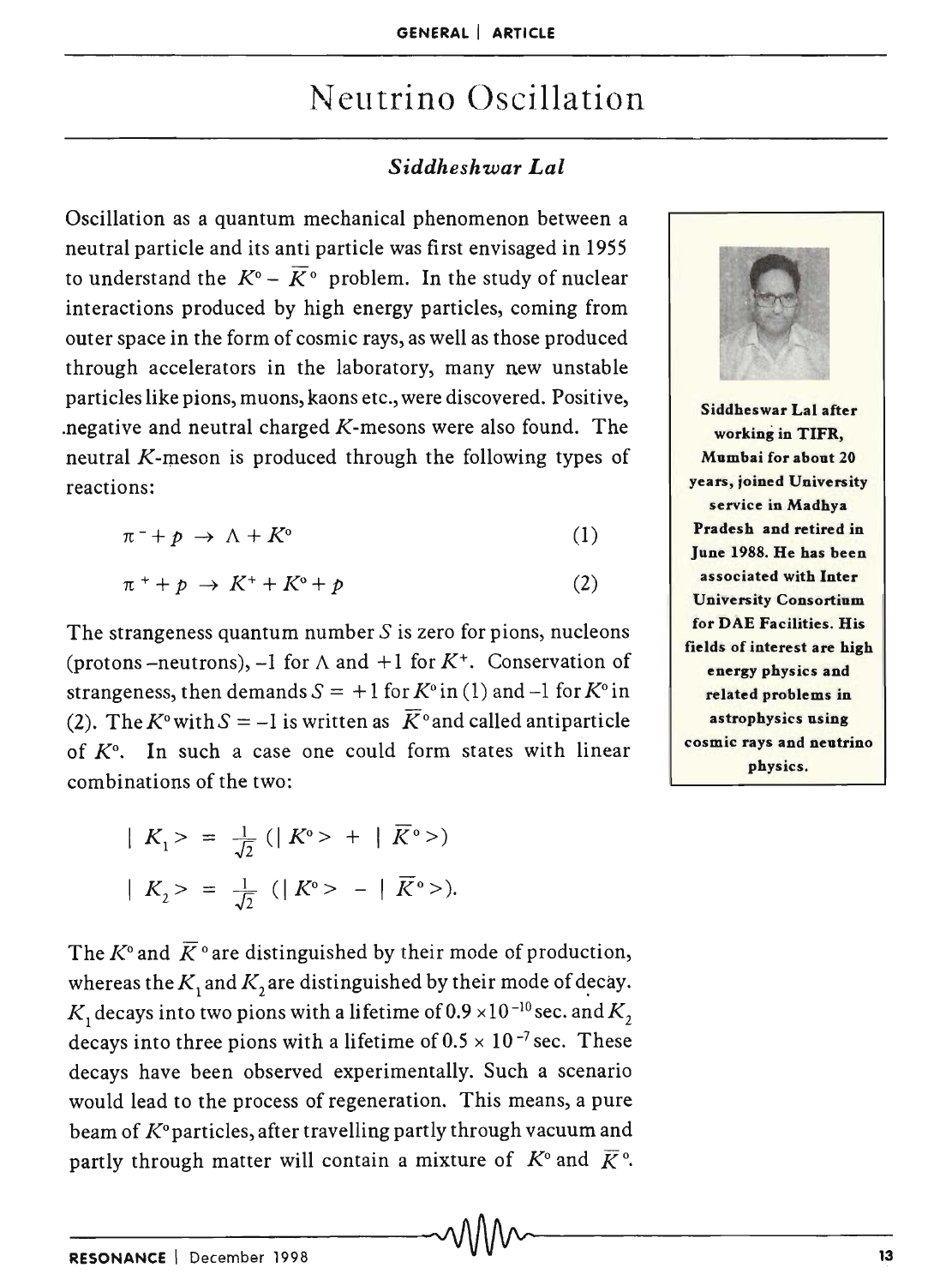<sup>1</sup> See Anjan S Joshipura, Missing Neutrinos from the Sun. *Resonance,* Vo1.2, No.8, 1997.

This was observed experimentally also and the phenomena were termed oscillations between  $K^{\circ}$  -  $\overline{K}^{\circ}$ .

#### $N$ eutrino<sup>1</sup>

The beta decay of nuclei at rest visually looked like a 2-body decay consisting of the emitted electron and the daughter nucleus in the final state whereas the continuous energy spectrum of the emitted electrons and considerations of spin and statistics indicated it as a 3-body decay. Pauli, in a desperate attempt to explain this apparent anomaly, suggested the existence of a new neutral particle with almost zero mass which could be emitted along with the electron to make it a 3-body decay. Fermi who worked out the theory for the beta decay christened this particle neutrino. Neutrinos are emitted along with electrons and muons and hence a subscript is added to indicate this like  $v_{\rho}$  and  $v_{\rho}$ . Similarly, neutrinos emitted with positively charged particles are written simply as *u* whereas those with negatively charged particles are called anti-neutrino and written as  $\bar{v}$  Reines and Cowan [1] in a beautiful experiment carried out first at Hanford reactor and later at the Savannah River reactor confirmed the existence of  $\overline{v}_i$  (anti-electron neutrino). Davis [1] through another beautiful experiment showed that  $v_{\rm s}$  (associated with electrons) is not the same as  $\overline{v}_e$  (associated with positron). Pontecorvo then argued [2] that there could be possible oscillations between  $v_{\rm s}$  and  $\bar{v}_{\rm s}$ . In 1962, Danby and others [3] demonstrated clearly that  $\overline{v}_e \neq v_u$  that is neutrinos associated with electrons are not the same as those associated with muons.

### Solar Neutrino

Energy production in the sun takes place through p-p and CNO chain of fusion reactions, which occur at a high temperature of about  $1.7 \times 10^7$  K inside the sun. In both the chains protons fuse to form He, through various intermediate nuclear reactions, which produce high-energy photons and  $v<sub>e</sub>$ . For the last three decades scientists have been detecting these so-called solar neutrinos. It is found that in all the experiments the observed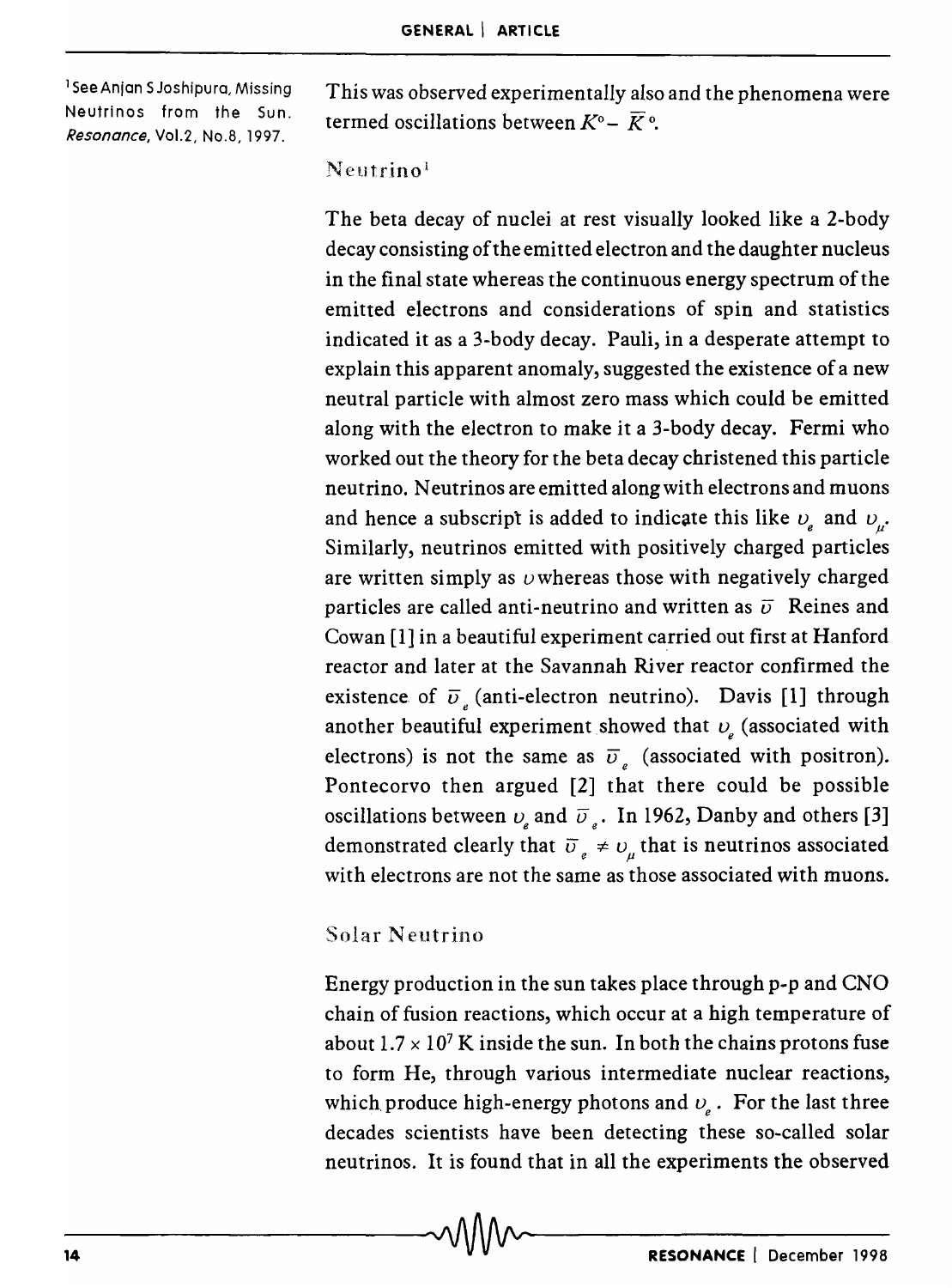flux of solar neutrinos is only  $50 - 60\%$  of the flux expected on the basis of standard solar model  $(SSM)^2$ . Since the parameters used for SSM have been found satisfactory from other considerations, ,it was imperative to look for different reasons for this deficiency in the flux of observed solar neutrinos. One suggestion was the existence of a new kind of weakly interacting massive particle (WIMP) which could affect the SSM, lowering the temperature in the regions inside the sun. The low temperature will slow down the rate of nuclear reactions and hence flux of neutrinos emitted by the sun may be less then expected. Since there are no other indications for the existence of WIMP, they have not been taken seriously. This left the possibility of oscillations between  $v_e$  and  $v_\mu$  as a possible solution to the deficit in the observed flux of solar neutrinos. The neutrinos emitted in the fusion reactions inside the sun are all  $v_{\mu}$  type and the detectors based on the earth are designed to detect  $v_e$  only. Pontecorvo [4] suggested that since the  $v_e$  emitted by the sun has to travel very large distance before being detected in the ground based detectors, some of them may turn into  $v_{\mu}$  through oscillation phenomena. These  $v_{\mu}$  will be missed by the ground-based detectors .(which only detect  $v_{\gamma}$ ).

## Neutrino Oscillations

Let us calculate the probability for oscillation where a neutrino of one type (flavour) changes into a neutrino of another type. One essential condition for the oscillation to take place is that different types of neutrinos have different masses. As of now, we know three types of neutrinos - electron, muon and tau neutrinos, along with their distinct anti particles. Existence of electron and muon neutrino has been established experimentally but the existence of tau neutrino is surmised from the kinematical considerations in the reaction:

 $e^+ + e^- \rightarrow \tau^+ + \tau^ \rightarrow \mu^- + \overline{v}_y + v_z$  $\rightarrow \mu^+ + v_\mu^+ + \overline{v}_\tau$ 

If lepton flavour is not conserved and neutrinos have finite If lepton flavour is not conserved and neutrinos have liftle<br> $\sim$ 

2 See B N Dwivedl, Unruly Sun Emerges from Solar Space Observatory, SOHO, *Resonance,* Vol.2, No.9, 1997 and Ashok Ambastha, Probing the Solar Interior, *Resonance,* Vol.3, No.3, 1998.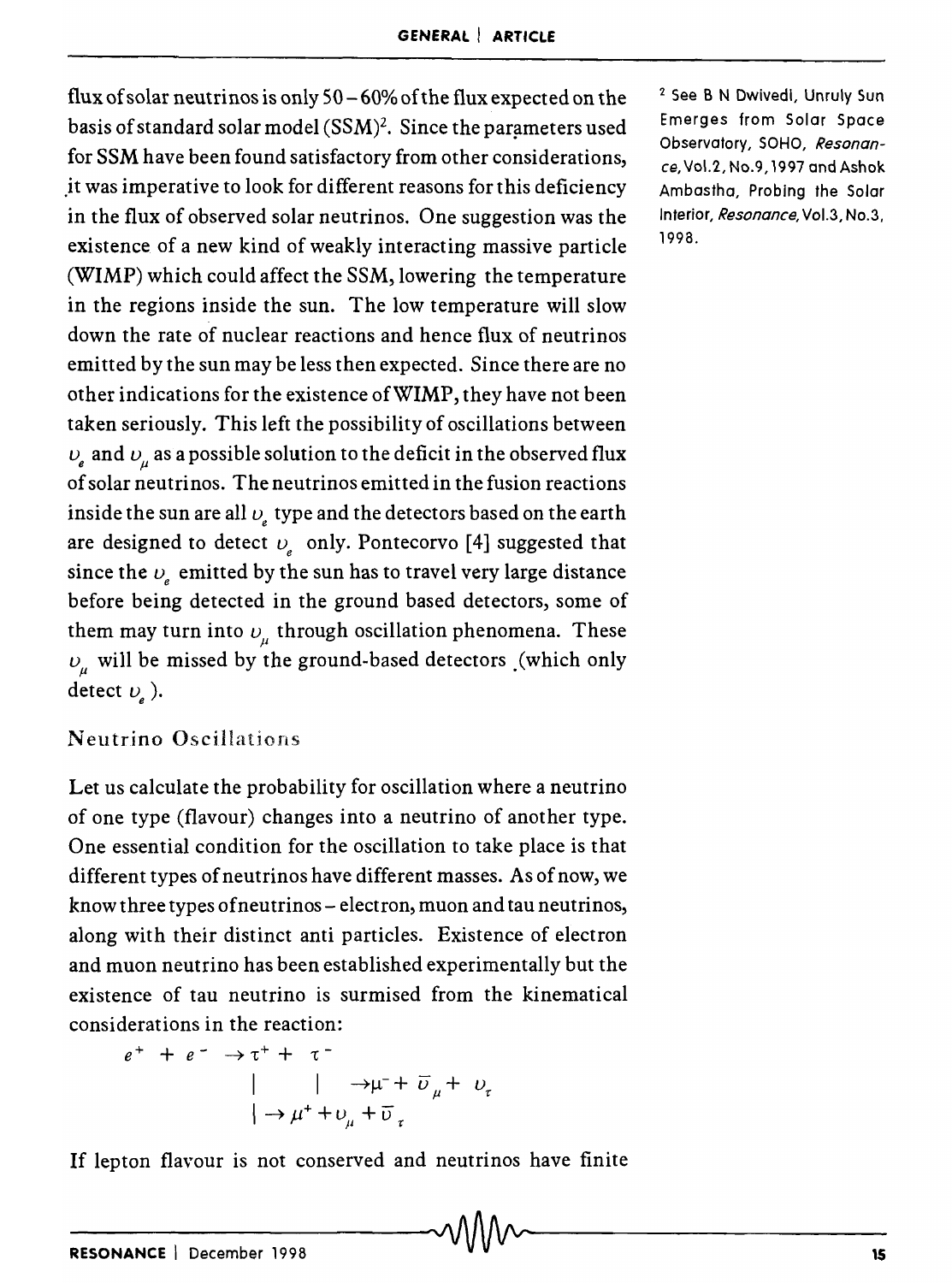masses, then mixing may occur between the neutrinos of different flavour. For simplicity we consider only two of them, viz.,  $v<sub>s</sub>$ and  $v_{\mu}$ . Let  $|v_{\mu}\rangle$  and  $|v_{\mu}\rangle$  indicate states which have flavour but do not have definite masses. And let  $|v_1\rangle$  and  $|v_2\rangle$ represent mass eigenstates which do not have definite flavour. We can write the flavour state as a combination of the two mass eigenstates through the unitary transformation

$$
\begin{pmatrix} \nu_e \\ \nu_\mu \end{pmatrix} = \begin{pmatrix} \cos \theta & \sin \theta \\ -\sin \theta & \cos \theta \end{pmatrix} \begin{pmatrix} \nu_1 \\ \nu_2 \end{pmatrix}
$$
 (3)

where  $\theta$  is the mixing angle with maximal value as  $\pi/4$ . We start with a beam of  $|v_e\rangle$  at time  $t = 0$  propagating with momentum p. We can write

$$
|v_e, t = 0\rangle = |v_1, t = 0\rangle \cos\theta + |v_2, t = 0\rangle \sin\theta
$$

Let the state evolve in vacuum up to time  $t$  when we will have (using natural units where  $c = h = 1$ )

$$
|v_e, t = t > = e^{-iE_1t} |v_1, t = 0 > \cos\theta + e^{-iE_2t} |v_2, t = 0 > \sin\theta
$$
\n(4)

where

$$
E_1 = \sqrt{m_1^2 + p_1^2} \quad ; \quad E_2 = \sqrt{m_2^2 + p_2^2}
$$

Since we are considering spatial coherence, the states  $|v_1(t)\rangle$ and  $|v_2(t)\rangle$  will have same momentum  $\mathbf{p} = \mathbf{p}_1 = \mathbf{p}_2$ . The states  $|v_e(t)\rangle$  and  $|v_u(t)\rangle$  are eigenstates of the momentum but not of the mass. Using the inverse of  $(3)$  the R.H.S. of  $(4)$  can be written as:

$$
e^{-iE_1t} (|v_e > \cos\theta - |v_\mu > \sin\theta) \cos\theta
$$
  
+ 
$$
e^{-iE_2t} (|v_e > \sin\theta + |v_\mu > \cos\theta) \sin\theta
$$
  
= 
$$
|v_e > [e^{-iE_1t} \cos^2\theta + e^{-iE_2t} \sin^2\theta]
$$
  
+ 
$$
|v_\mu > [-e^{-iE_1t} + e^{-iE_2t}] \sin\theta \cos\theta.
$$

Hence the amplitude for  $|v_e \rangle \rightarrow |v_u \rangle$  will be given by  $\sin\theta \cos\theta (e^{-iE_1t} - e^{-iE_2t})$ . We can, therefore, write the probability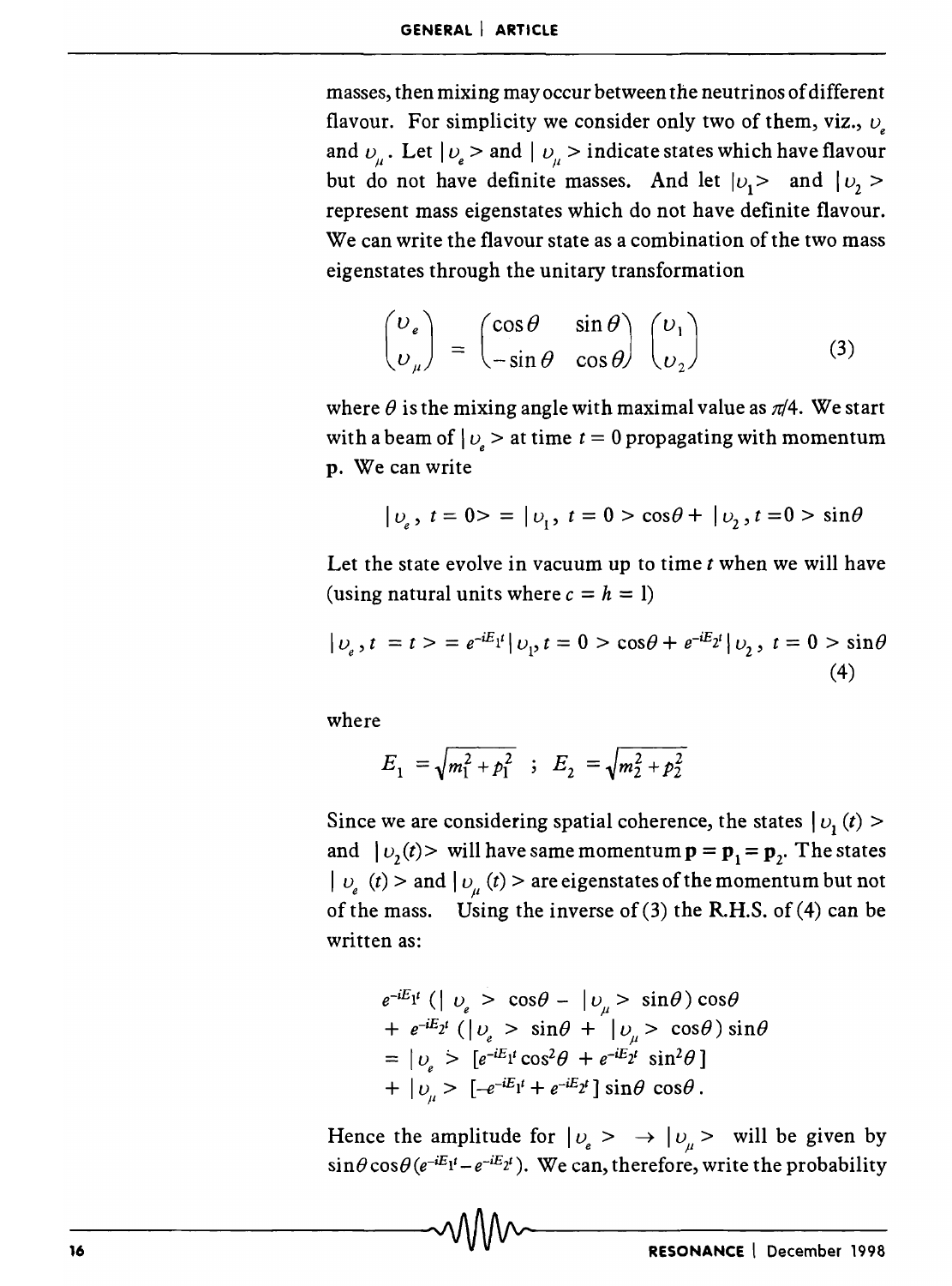for the state  $|v_{\ell}\rangle$  at time  $t = 0$  to be in the state  $|v_{\ell}\rangle$  at  $t = t$  as

$$
P(t) = \sin^2 \theta \cos^2 \theta |e^{-iE_1 t} - e^{-iE_2 t}|^2
$$
  

$$
v_e \to v_\mu
$$
  

$$
= 1/4 \sin^2 (2\theta)[1+1-2Re (e^{+iE_1 t} e^{-iE_2 t})]
$$
  

$$
= 1/2 \sin^2 (2\theta) [1-\cos(E_1-E_2) t].
$$

Now  $E_1 - E_2 = (m_1^2 + p_1^2)^{1/2} - (m_2^2 + p_1^2)^{1/2}$ .

Assuming  $E \cong p \gg m_1, m_2$ , we get

$$
E_1 - E_2 \equiv (m^2 - m^2) / 2E = \Delta m^2 / 2E
$$

We can then write

$$
P(t) = 1/2 \sin^2 2\theta \cdot 2 \sin^2 (t \Delta m^2 / 4E).
$$
  

$$
v_e \rightarrow v_\mu
$$

The expression inside the bracket for  $sin^2$  should be a dimensionless quantity for numerical calculations. Note that the terms exp.  $(-iE_1 t)$  and exp.  $(-iE_2 t)$  in (4) should have been exp.  $(-iE_1t/\hbar)$  and exp.  $(-iE_2t/\hbar)$ ; similarly, the terms  $m_1$  and  $m_2$  should have been  $m_1 c_2$  and  $m_2 c_2$  in erg units. Using natural units we had put  $c = \hbar = 1$ . Hence we get  $\sin^2(t \Delta m^2 / 4E \hbar)$ where  $\Delta m^2$  is in  $eV^2$  and E is in eV. We also write  $\hbar$  in eV and then the expression becomes

$$
\sin^2(t \Delta m^2 \times 1.602 \times 10^{-12}) / (4E \times 1.054 \times 10^{-27})
$$

where  $\Delta m^2$  is in eV<sup>2</sup>, *E* is in eV.

We now write  $t = L/c$  where *L* is the distance travelled by  $v<sub>s</sub>$  with energy *E* and velocity c. Further, let us express *L* in metres and *E* in MeV and then the expression becomes

 $\sin^2(1.267\Delta m^2L/E)$ .

We then write the probability  $P(L)$  for a  $v<sub>s</sub>$  with energy E MeV to change into  $v_{\mu}$  due to oscillation in travelling distance  $L$  $\sim$  . The contract of the contract of the contract of the contract of the contract of  $\sim$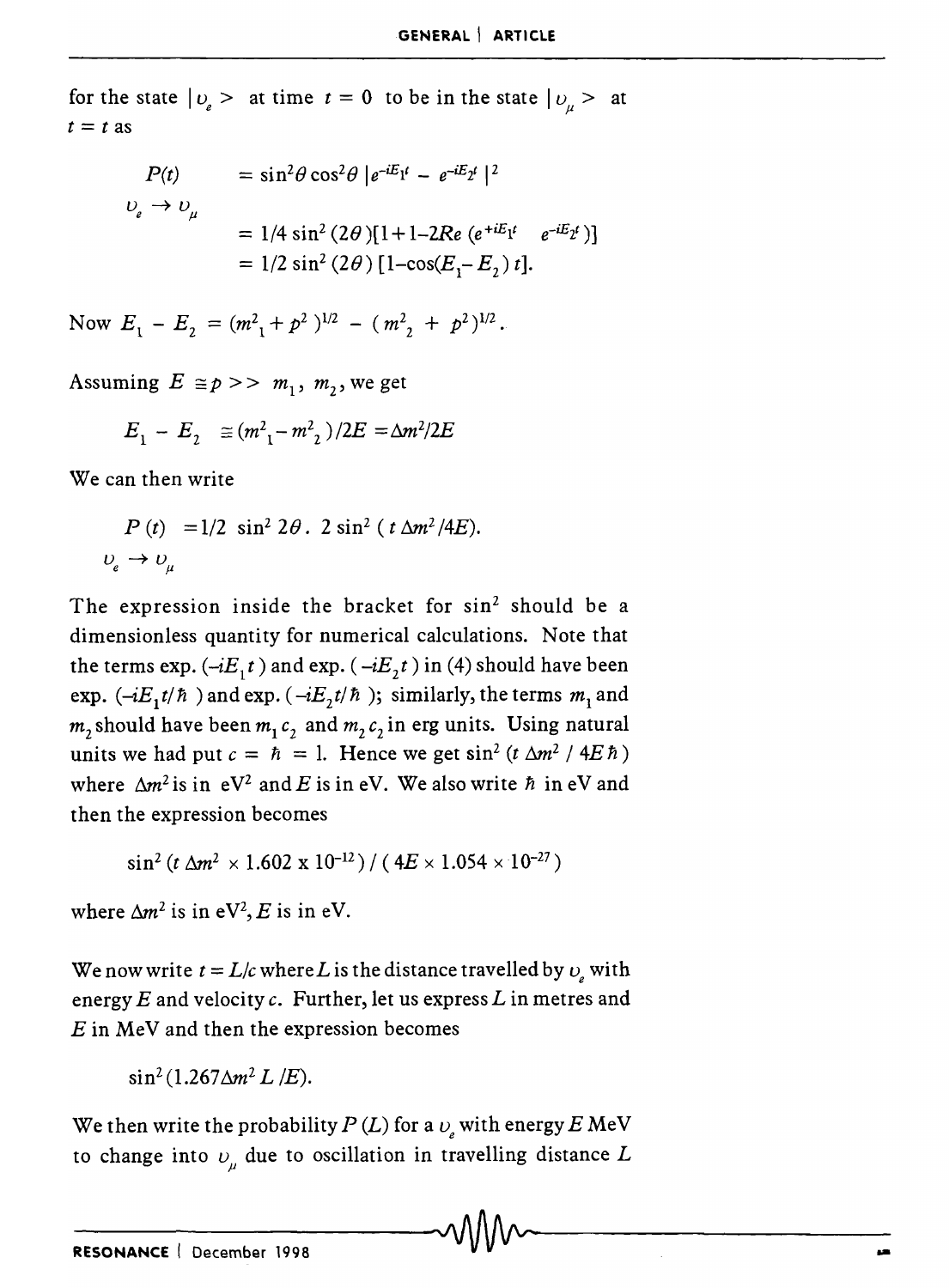|                                                                                 | Neutrino energy $E$      |                                                       |                    |                        |  |
|---------------------------------------------------------------------------------|--------------------------|-------------------------------------------------------|--------------------|------------------------|--|
| $\Delta m^2 = m^2 - m^2$ ,                                                      | 1MeV                     | 10MeV                                                 | 1GeV<br>$L_{osc.}$ | <b>100 GeV</b>         |  |
| $1 (eV)^2$<br>$10^{-3} (eV)^2$<br>$2.5.10^{-7} (eV)^2$<br>$1.6.10^{-10} (eV)^2$ | 10 <sub>m</sub><br>10 km | $100 \text{ m}$<br>100 km<br>$d_{\text{eff}}$<br>1 AU | 10 km<br>$104$ km  | $10^3$ km<br>$10^6$ km |  |

Table 1.

metres as

$$
P(L) = \sin^2 2\theta \sin^2 (1.267 \Delta m^2 L / E)
$$
  

$$
U_e \rightarrow U_\mu
$$

where  $\Delta m^2$  is in  $eV^2$ , E is in MeV and L is in metres. For convenience we introduce  $L_{\text{osc}} = 4 \pi E / \Delta m^2$  as the oscillation length. Envisaged values for  $L_{osc}$  for different E and  $\Delta m^2$  are taken from Mossbauer [5] and given in *Table 1* where  $d_{\text{eff}} \cong 10^8 \text{m}$   $\cong$  effective diameter of the solar fusion core; one astronomical unit  $=$  $1 AU$  = mean distance between sun and earth. In experiments to detect neutrino oscillation, values of *E* and *L* are usually predetermined. One then plots the estimated values for the probability  $P(L)$  in the parametric space covered by  $\Delta m^2$  and  $\sin^2 2\theta$ .

## Experimental Observations

Experiments to look for neutrino oscillations have been in progress for quite some time using (i) sun (ii) cosmic rays and (iii) reactors and accelerators in the laboratory as neutrino sources. Range for the mass parameter,  $\Delta m^2$ , for different neutrino sources [5] is given in the *Figure 1.* 



Figure 1. Mass parameter range  $\Delta m^2$  of neutrino oscillation experiments for .different type of neutrino sources.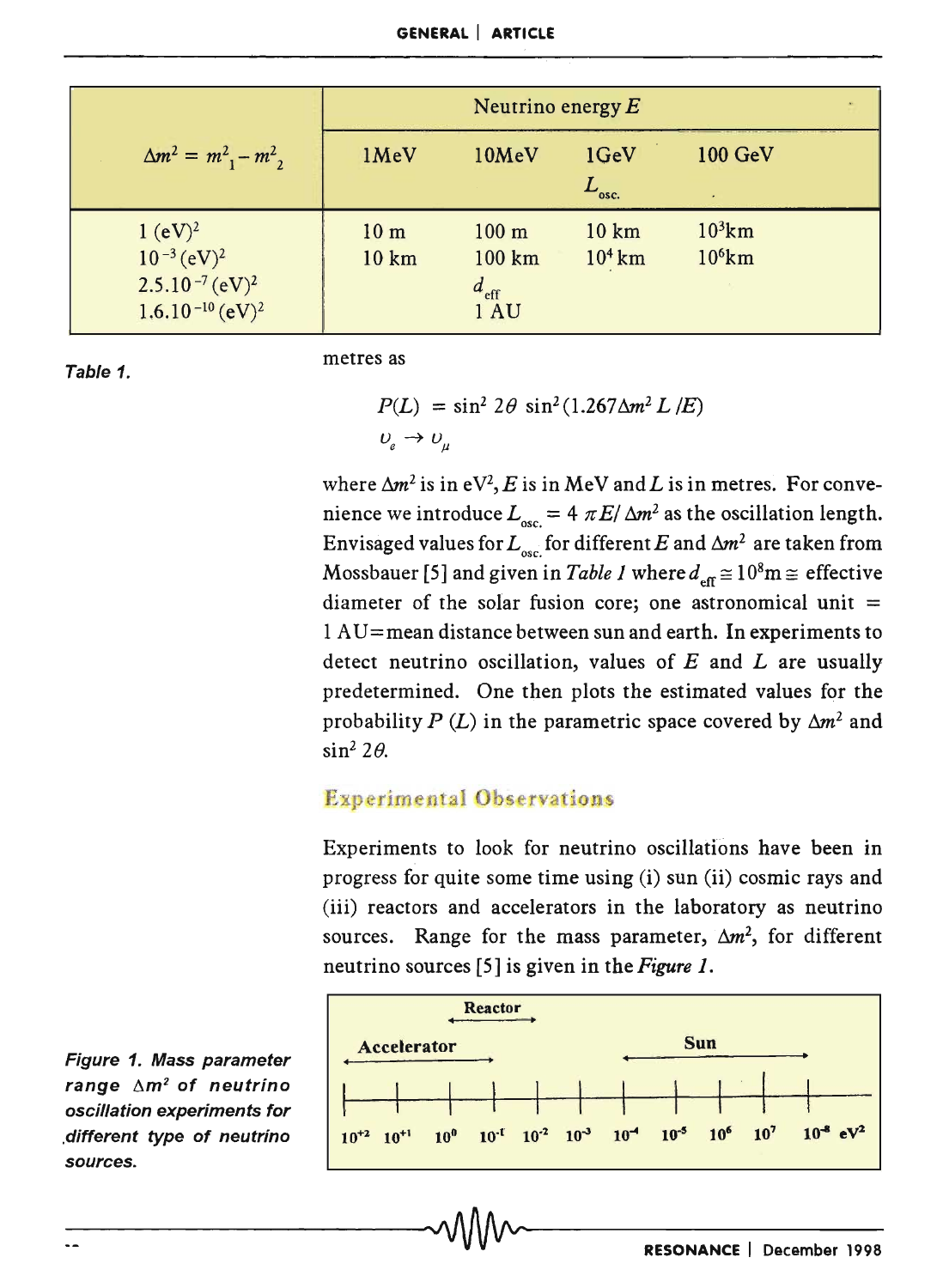(i) Solar neutrinos: As mentioned earlier fusion reactions through  $p-p$  and CNO chains in the sun produce  $\nu$ . There are three on going experiments, which detect solar neutrinos through the radiochemical technique. The flux of solar neutrinos detected in the experiments is compared with the expected flux on the basis of SSM. The deficit in the flux is attributed to disappearance of solar  $v_{\mu}$  into other flavours due to oscillation during their journey from the sun to the detectors. In the Homestake Gold Mines in South Dakota, USA, the detector consisting of615 tons of perchloroethylene is kept 1500 m below ground. The  $\nu$ interacts with the chlorine nuclei to produce radioactive Ar, which is collected and counted and from this data flux of  $\nu$ emitted from the sun is estimated. The idea of accuracy involved can be imagined from the fact that only one of the incident solar neutrinos reacted every few days with a single nucleus of chlorine to produce Ar through the reaction <sup>37</sup>Cl +  $v_a \rightarrow$  <sup>37</sup>Ar + *e* <sup>-</sup> The threshold energy  $E \approx 0.8$  MeV. The GALLEX experiment in the GRANSASSO mountain range in Italy has 30 tons of gallium dissolved as a chloride solution. The  $v_e$  from the sun interacts via <sup>71</sup>Ga +  $\nu_e \rightarrow$  <sup>71</sup>Ge + *e* <sup>-</sup> and has a threshold energy  $E_{\nu}$   $\approx$ through the reaction <sup>37</sup><br>
rgy  $E_{v} \approx 0.8$  MeV. Th<br>
SSO mountain range in<br>
chloride solution. Th<br>  $e^{\gamma t}$   $\rightarrow$  <sup>71</sup>Ge + e <sup>-</sup> and have 0.233 MeV. Here the counting of activated  $71$ Ge nuclei involves further chemical treatment before its decay into  $71$ Ga can be counted in a special low-activity proportional counter. Finally, the flux of  $71$ Ge so determined gives the flux of solar neutrinos. The SAGE experiment (Soviet American Gallium Experiment) is being done in the Caucasian Mountains in Russia where the detector consists of 57 tons of metallic gallium. The background in SAGE is lower than in GALLEX.

The Super-Kamiokande experiment is a collaboration between USA and Japan. Here the detector is 50,000 tons of ultrapure water in a tank kept 1000 metres below ground in Central Japan. The neutrinos produce charged particles like  $\mu/e$ , which in turn produce Cerenkov radiation, which is detected. The Cerenkov radiation also indicates the direction of the incoming particle. In their latest result [6] the authors claim evidence for neutrino oscillations and hence for nonzero masses for neutrinos. This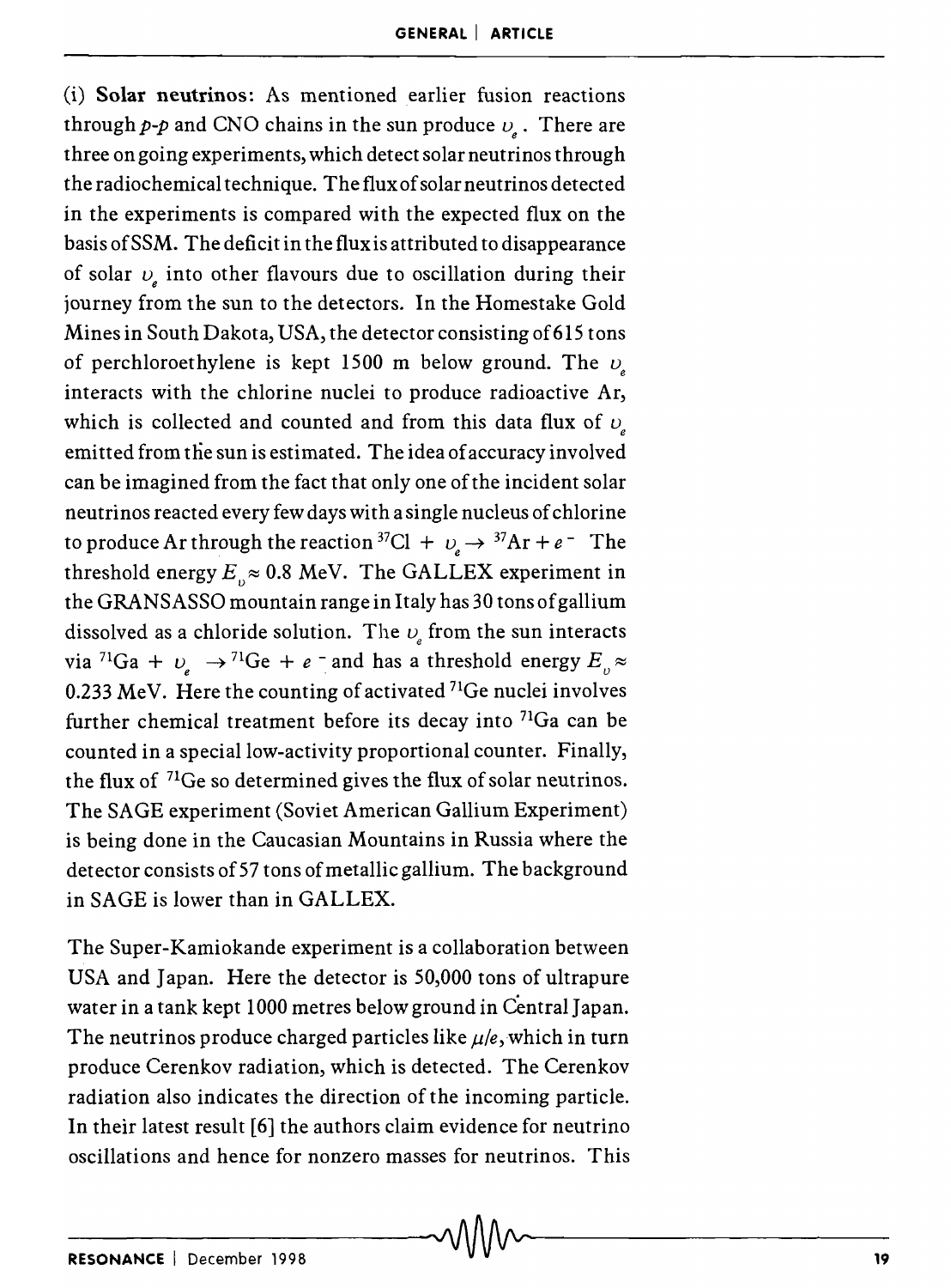might have bearing on the 'missing mass' in the universe. Complete details of the results are not yet available. The Sudbury Neutrino Observatory (SNO) is a collaboration between Canada, UK and USA and is located 2070m below the ground in a nickel mine in Ontario. This experiment uses heavy water and is expected to give results by 1998. Heavy water as a detector is expected to tell the difference between  $v_e$  and the other two flavours  $(v_{\mu}$  and  $v_{\tau}$  through the break-up reactions of the deuterium nuclei in the heavy water. Two types of reactions are possible by the  $v_{\rm s}$  in heavy water,

(i)  $d + v_e \rightarrow p + p + e^-$ (ii)  $d + p \rightarrow p + n + p$ 

The first reaction is a charged current interaction and can be caused only by the  $v_{\mu}$ . The second is through a neutral current and can be caused by neutrinos of all flavours. From the products detected, one can get  $v<sub>s</sub>$  flux and the total  $v$  flux. This can give definite information about neutrino oscillation.

Krastev and Petcov [7] had analysed the data available upto 1992 and found that a small region of values of the two parameters characterising the oscillations,  $\Delta m^2 \approx (0.55 - 1.1) \times 10^{-10}$  eV<sup>2</sup> and  $\sin^2 2\theta \approx 0.75 - 1.0$  was allowed. Later on they have analysed [8] the data from Homestake, GALLEX and Kamiokande and find that their earlier results on the allowed regions of the parameters  $\Delta m^2$  and sin<sup>2</sup> 2 $\theta$  are ruled out as a solution to the solar neutrino problem in terms of two neutrino oscillations in vacuum.

(ii) Cosmic ray neutrinos: Strongly interacting particles of cosmic rays, in their interactions with the atmospheric nuclei, produce pions, muons and kaons among other particles. These, in their decays, produce  $v_e$  and  $v_\mu$ . The expected ratio of  $(v_{\mu} + \overline{v}_{\mu})/(v_{e} + \overline{v}_{e})$  is about 2. However, observations show this ratio to be nearly 1. Recent data by the Kamiokande group [9] reports zenith angle dependence of this ratio which makes neutrino oscillations a strong candidate to understand this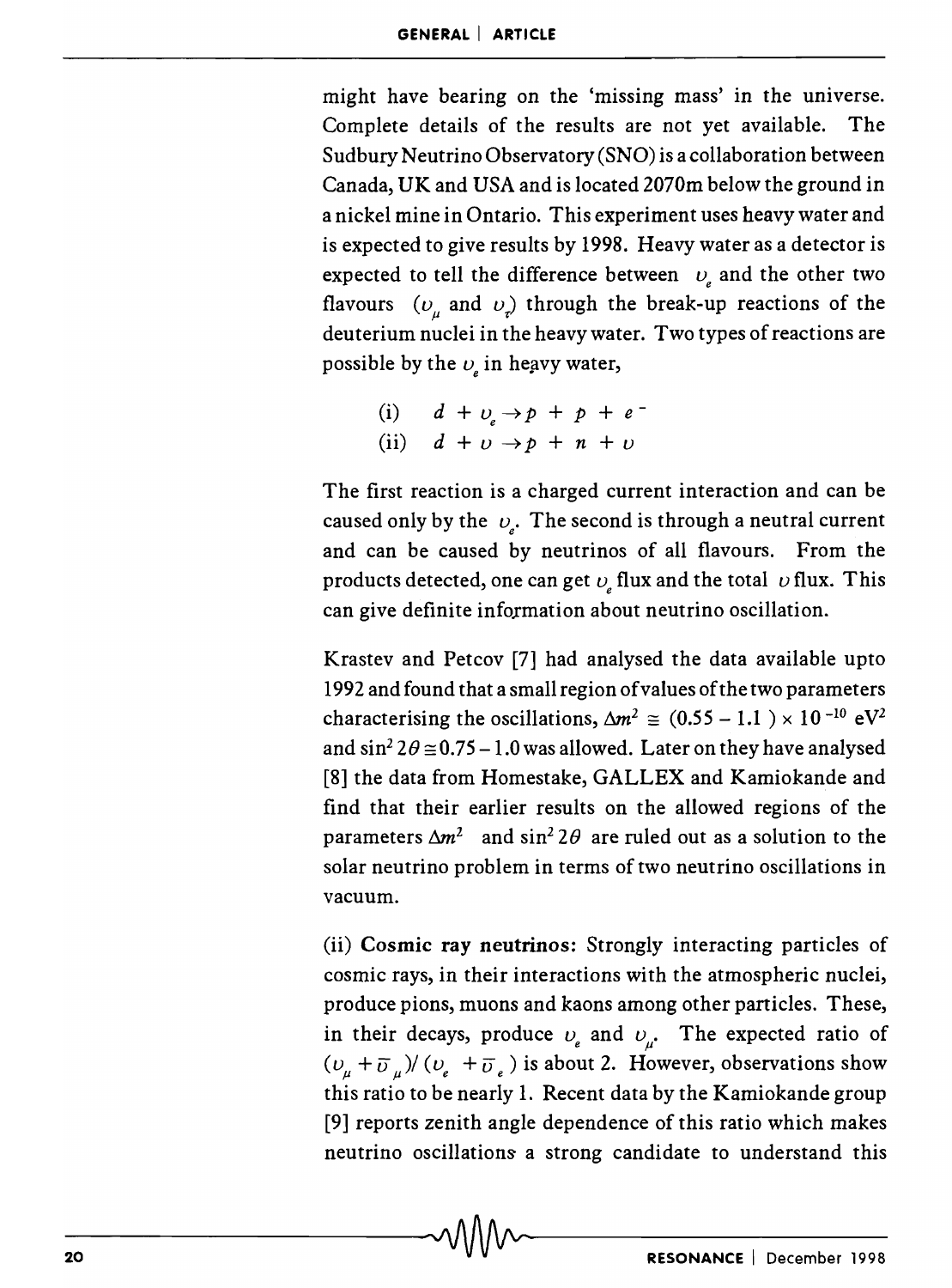anomaly because the change in the flux can be related to different travel lengths for different zenith angles for the atmospheric neutrinos before they reach the ground based detectors. These results again give a possible range of values for the pair of parameters viz.,  $\sin^2 2\theta$  and  $\Delta m^2$  to fit the observed data.

(iii) Reactor/Accelerator neutrinos: Nuclear fission reactors produce  $\bar{v}$  (antielectron neutrinos) with energy up to about 8 MeV. Even if oscillation takes place, the energy available is not sufficient to produce charged leptons, which can be observed. Hence in such experiments one only measures the decrease in the intensity of the neutrinos of a given flavour. A beam of  $\overline{v}_e$  of known flux from the reactors is allowed to travel a certain distance and then their intensity is measured. These  $\bar{v}$  are detected through the reaction.  $\overline{v}_e + p \rightarrow n + e^-$  An anomalous behaviour in the spectrum of the neutrinos as a function of distance *L* and energy *E* would be indicative of neutrino oscillations. So far no experiment has reported a positive evidence for neutrino oscillations from reactor experiments.

The neutrinos available from the accelerators are of much higher energy and hence capable of producing charged leptons, which can be detected. The liquid scintillation neutrino detector (LSND) uses the Los Alamos meson physics facility (LAMPF). Here accelerated protons produce  $\pi^+$  mesons which decay via the reaction  $\pi^+ \to \mu^+ \nu_{\mu}$  followed by  $\mu^+ \to e^+ \nu_{\mu} \bar{\nu}_{\mu}$ . This supplies  $\overline{\nu}$  with a maximum energy of 52.8 MeV which are incident on a tank filled with 167 metric tons of dilute liquid scintillator located 30m from the neutrino source. If the  $\bar{v}$  produce  $v<sub>s</sub>$  due to oscillations, the  $\overline{\upsilon}$  , will produce  $e^+$  and n through the reaction  $v_p \rightarrow e^+ n$ . The neutron is captured producing a photon of 2.2 MeV through  $n\rho \rightarrow d\gamma$ . Thus the signature for an oscillation event is the detection of  $e^+$  followed by a 2.2 MeV photon correlated with  $e^+$  signal in space as well as time. The background events originated by  $v_{\rm s}$  are suppressed by kinematical constraints. The LSND experiment [10] is consisterit with oscillations at  $\sin^2 2 \theta = 10^{-2}$  and  $\Delta m^2 \geq 1$ eV<sup>2</sup>. The authors have given a value

#### Suggested Reading

- [1] (i)F Reines and C L Cowan. *Phys. Rev.* 113. 273, 1958. (ii)R Davis. *Phys. Rev. 97.*  766,1956.
- [2] B Pontecorvo. *Sov. Phys. JETP.* 7. 172,1958.
- [3] G Danby et al. *Phys. Rev. Lett.* 9. 36, 1962.
- [4] B Pontecorvo. *Sov. Phys. JETP.* 26. 984, 1968.
- [5] R L Mossbauer. *Proc. of Indian National Science Academy (PINSA).* Part A, 64. 87, 1998.
- [6] XVIII International Conference on Neutrino Astrophysics and Astrophysics held in Japan in June 1998.
- [7] P I Krastev and S T Petcov. *Phys. Rev. Lett. B285.* 85, 1992. and 299.99,1993.
- [8] P I Krastev and S T Petcov. *Phys.Rev.Lett.72.1960,1994.*
- [9] Y Fukuda et a1. *Phys. Lett.*  B.335. 237,1994.
- [10]C Athanassopoulos et al. *Phys.Rev.Lett. 77.3082,1996.*
- [11] A Romosanetal. *Phys.Rev. Lett.* 78. 2912, 1997.
- [12]Siddheshwar Lal. Neutrino - A Review (Forthcoming issue of *Physics Education,*  Pune).
- [13] R N Mohapatra and P B Pal. *Massive N eutnnos in Physics and Astrophysics,* World Scientific, 1991.
- [1411 N Bahcall. *Neutrino Astrophysics,* Cambridge University Press, 1989.